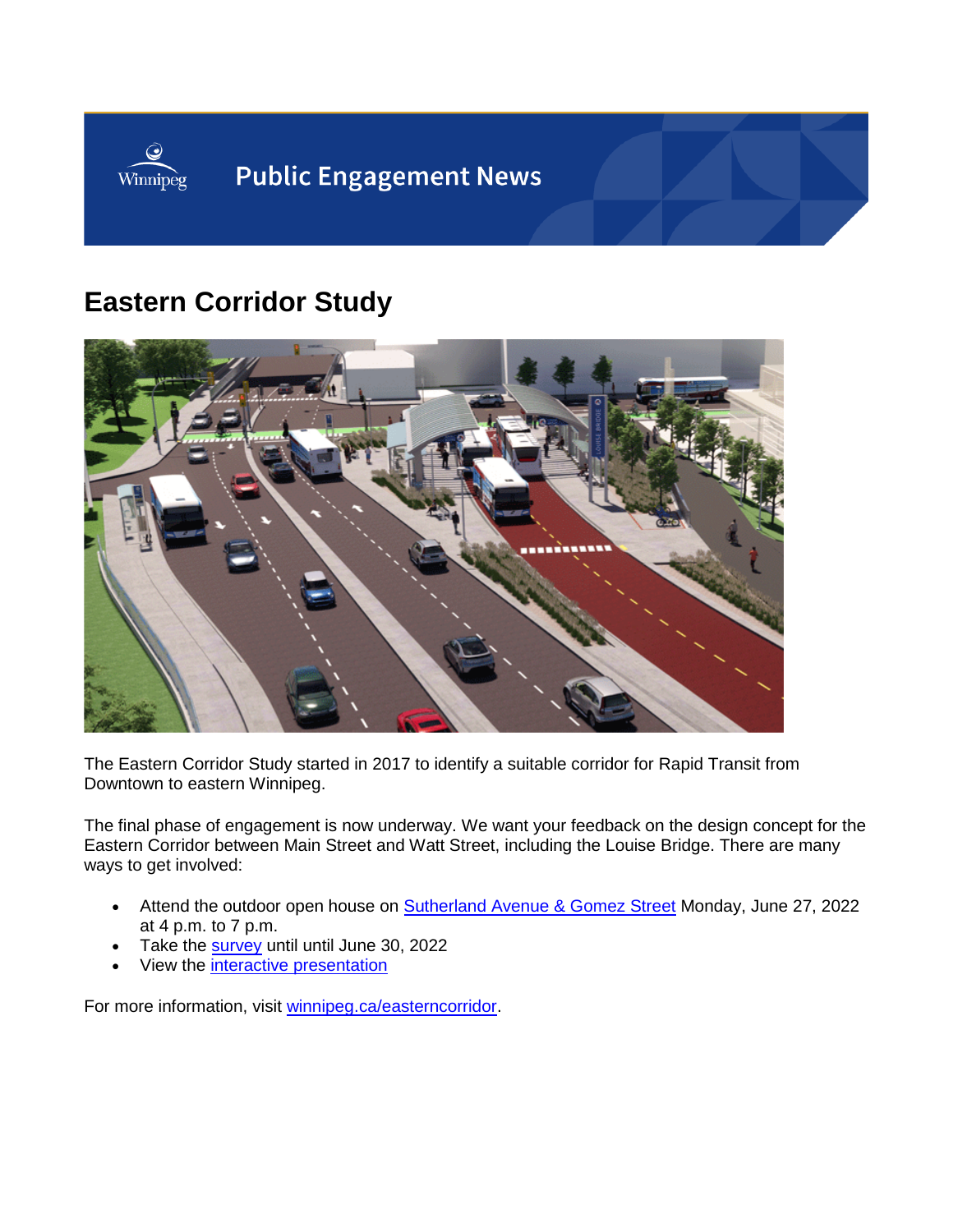## **Regulating Short-Term Rentals**



The City is exploring regulations to mitigate negative impacts and concerns caused by short-term rentals. Common short-term rental platforms include Airbnb, VRBO, and HomeAway.

We are seeking input to understand the challenges and opportunities of short-term rentals in Winnipeg. Complete the [online survey](https://engage.winnipeg.ca/short-term-rentals/survey_tools/survey?utm_source=ehq_newsletter&utm_medium=email&utm_campaign=ehq-Engagement-news--Urban-Forest-Strategy-Neighbourhood-Greenway-Reduced-Speed-Pilot--Henderson-Highway-North-Improvements-Study-and-Regulating-ShortTerm-Rentals) until June 30, 2022.

For more information, visit [winnipeg.ca/shorttermrentals.](https://engage.winnipeg.ca/short-term-rentals?utm_source=ehq_newsletter&utm_medium=email&utm_campaign=ehq-Engagement-news--Urban-Forest-Strategy-Neighbourhood-Greenway-Reduced-Speed-Pilot--Henderson-Highway-North-Improvements-Study-and-Regulating-ShortTerm-Rentals)

## **Henderson Highway North Improvements Study**

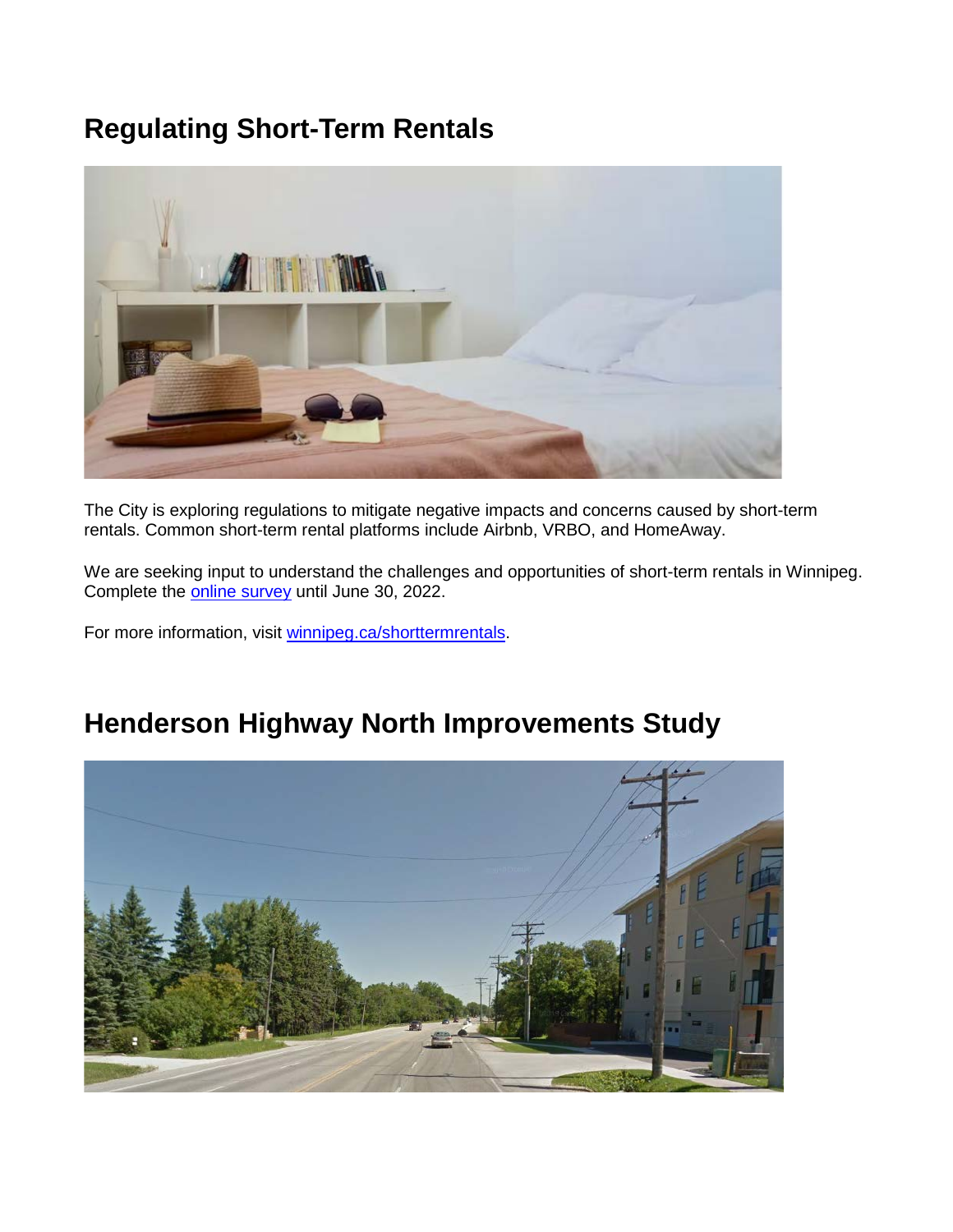Phase 2 of the Henderson Highway North Improvements Study is now underway, and we want to hear from you! The Henderson Highway North Improvements Study is looking to improve safety, traffic flow, and livability along Henderson Highway from Gilmore Avenue to the north city limit at Glenway Avenue.

Thank you to all who attended the pop-up event on June 11. If you were unable to attend, we encourage you to provide feedback on the [proposed design](https://engage.winnipeg.ca/24366/widgets/104343/documents/81829) through the remaining opportunities:

- Take the [online survey](https://www.surveymonkey.com/r/hendersonphase2?utm_source=ehq_newsletter&utm_medium=email&utm_campaign=ehq-Engagement-news--Urban-Forest-Strategy-Neighbourhood-Greenway-Reduced-Speed-Pilot--Henderson-Highway-North-Improvements-Study-and-Regulating-ShortTerm-Rentals) until June 24, 2022
- Attend the open house at Bronx Park Community Centre, 720 Henderson Hwy on Thursday, June 16, 2022 at 6:30 – 8:30 p.m.

For more information, visit [winnipeg.ca/henderson.](https://engage.winnipeg.ca/henderson-highway-north-study?utm_source=ehq_newsletter&utm_medium=email&utm_campaign=ehq-Engagement-news--Urban-Forest-Strategy-Neighbourhood-Greenway-Reduced-Speed-Pilot--Henderson-Highway-North-Improvements-Study-and-Regulating-ShortTerm-Rentals)

# **Neighbourhood Greenway Reduced Speed Pilot**



Neighbourhood greenways are on-street routes designated to comfortably and safely move both cyclists and pedestrians *and* motor vehicles. Greenways typically include a range of treatments from low-impact things like signage, bike signals, and pavement markings to varying degrees of traffic calming including a best-practice speed limit of 30 km/h.

The pilot has been in place since summer 2021 on four existing neighbourhood greenways:

- Eugenie Street from St. Mary's Road to Youville Street
- Warsaw Avenue from Thurso Street to Pembina Highway
- Machray Avenue from Fife Street to Main Street
- Powers Street from Dufferin Avenue to Partridge Avenue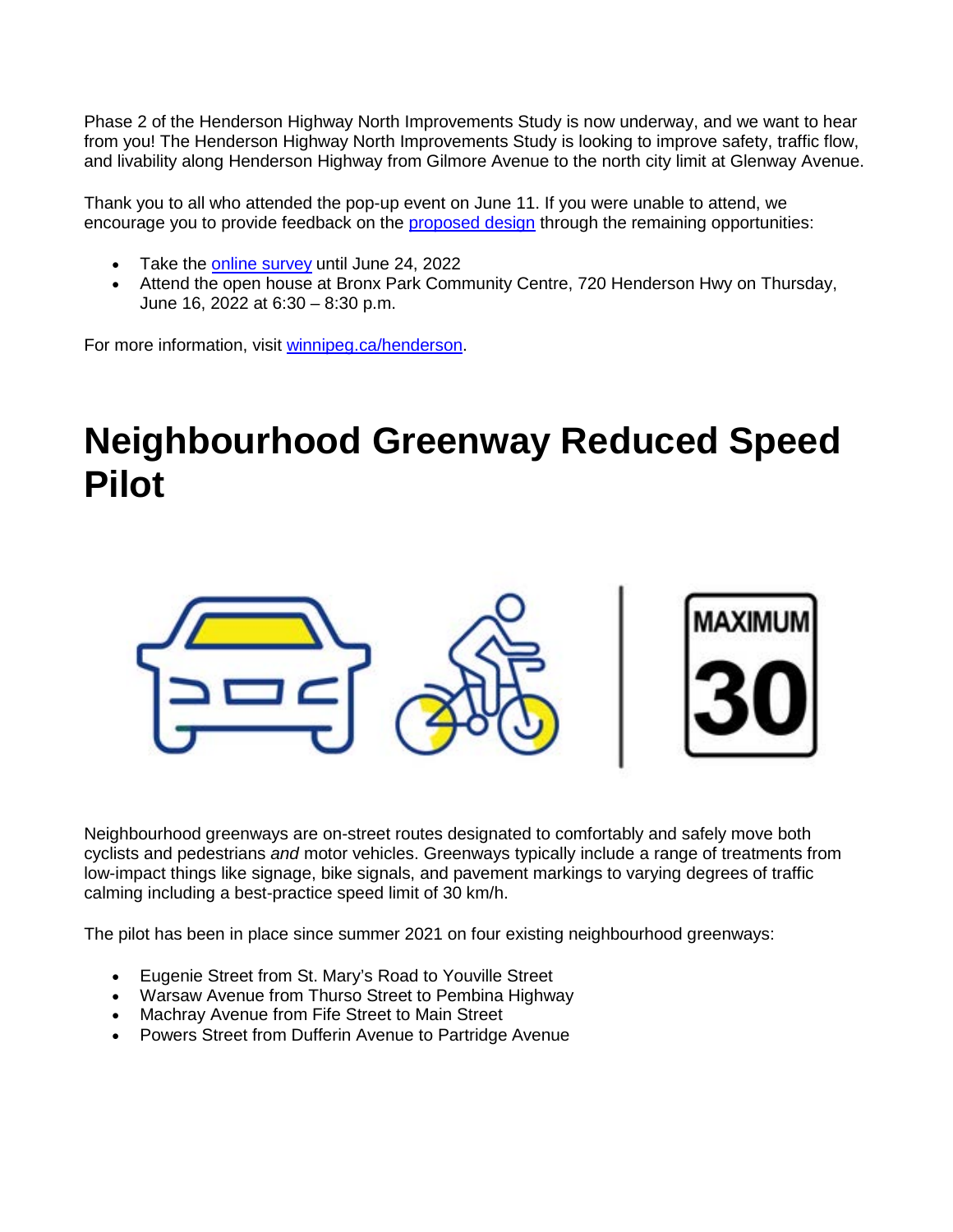We are now collecting feedback from area residents and greenway users to determine what effect – if any – the speed reduction and associated measures had on their experiences.

Share your feedback through an [online survey](https://winnipeg.surveymonkey.com/r/2W55N2F?utm_source=ehq_newsletter&utm_medium=email&utm_campaign=ehq-Engagement-news--Urban-Forest-Strategy-Neighbourhood-Greenway-Reduced-Speed-Pilot--Henderson-Highway-North-Improvements-Study-and-Regulating-ShortTerm-Rentals) until June 30, 2022 or attend one of two remaining inperson pop-up events:

- Machray Avenue at Powers Street on Monday, June 20, 2022 at 4 p.m. 6 p.m.
- Eugenie Street at Kenny Street on Tuesday, June 21, 2022 at 4 p.m. 6 p.m.

For more information, visit [winnipeg.ca/greenwaypilot.](https://engage.winnipeg.ca/neighbourhood-greenway-reduced-speed-pilot?utm_source=ehq_newsletter&utm_medium=email&utm_campaign=ehq-Engagement-news--Urban-Forest-Strategy-Neighbourhood-Greenway-Reduced-Speed-Pilot--Henderson-Highway-North-Improvements-Study-and-Regulating-ShortTerm-Rentals)

## **Winnipeg Urban Forest Strategy**



The [draft Winnipeg Urban Forest Strategy](https://engage.winnipeg.ca/10550/widgets/67282/documents/81564?utm_source=ehq_newsletter&utm_medium=email&utm_campaign=ehq-Engagement-news--Urban-Forest-Strategy-Neighbourhood-Greenway-Reduced-Speed-Pilot--Henderson-Highway-North-Improvements-Study-and-Regulating-ShortTerm-Rentals) is now available on the project webpage. The Strategy will guide the protection, preservation, and management of the city's trees for the next 20 years.

Thank you to all who attended an open house on June 14 and June 15, 2022. If you were unable to attend, we encourage you to view the presentation boards on the [project webpage](https://engage.winnipeg.ca/urbanforest) and provide feedback through the [online survey](https://engage.winnipeg.ca/urbanforest/survey_tools/help-your-city-grow?utm_source=ehq_newsletter&utm_medium=email&utm_campaign=ehq-Engagement-news--Urban-Forest-Strategy-Neighbourhood-Greenway-Reduced-Speed-Pilot--Henderson-Highway-North-Improvements-Study-and-Regulating-ShortTerm-Rentals) and [comments tool](https://engage.winnipeg.ca/urbanforest?utm_source=ehq_newsletter&utm_medium=email&utm_campaign=ehq-Engagement-news--Urban-Forest-Strategy-Neighbourhood-Greenway-Reduced-Speed-Pilot--Henderson-Highway-North-Improvements-Study-and-Regulating-ShortTerm-Rentals&tool=guest_book#tool_tab) until June 22, 2022.

Your feedback will help guide us in prioritizing actions, finalizing the plan, and ensuring the city's urban forest can grow into the future.

For more information, visit [winnipeg.ca/urbanforest.](https://engage.winnipeg.ca/urbanforest)

**We strive to promote public events at least two weeks ahead through other means such as newspaper ads, social media, and direct mail.**

\_\_\_\_\_\_\_\_\_\_\_\_\_\_\_\_\_\_\_\_\_\_\_\_\_\_\_\_\_\_\_\_\_\_\_

**Connect With Us**